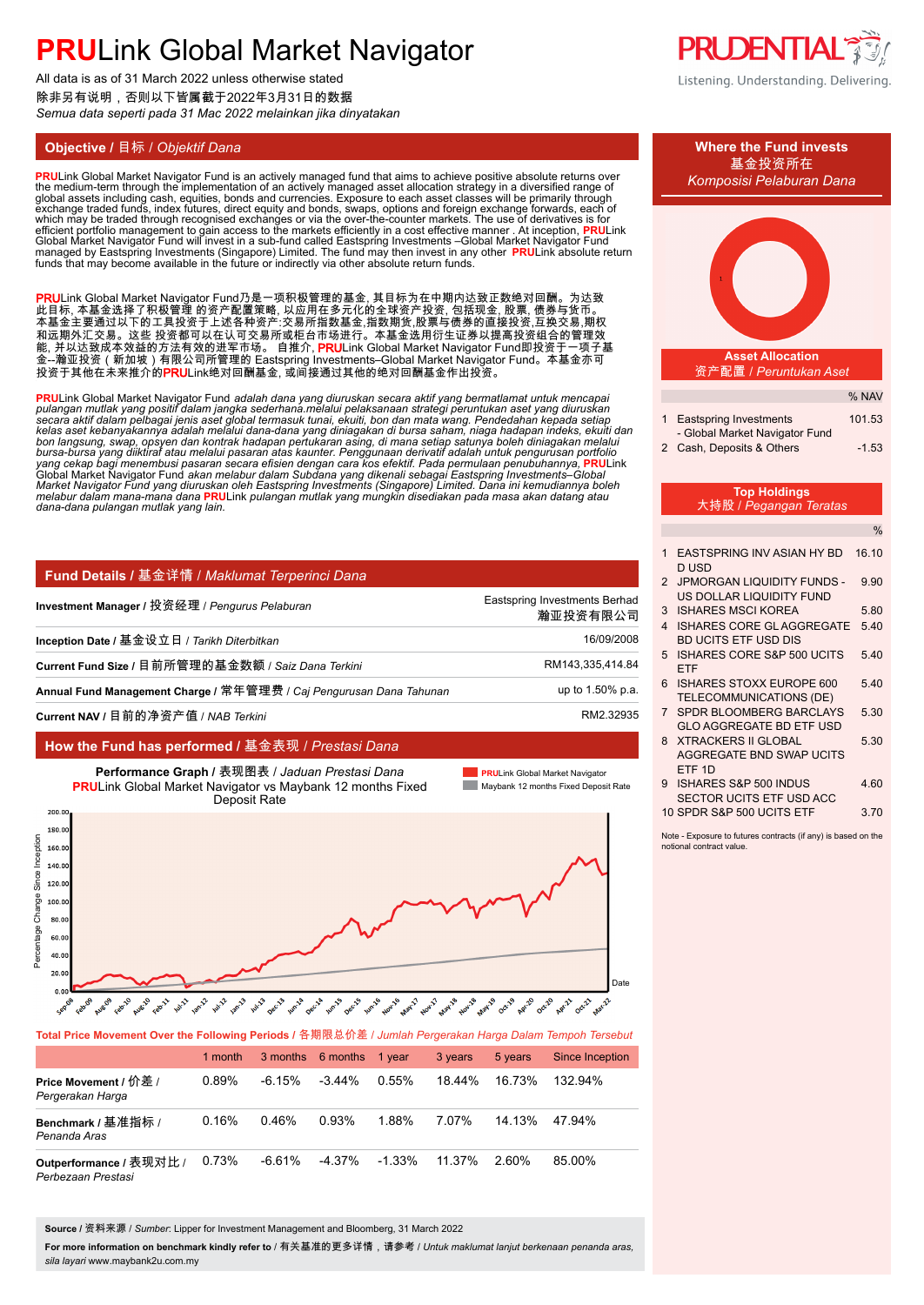All data is as of 31 March 2022 unless otherwise stated 除非另有说明,否则以下皆属截于2022年3月31日的数据 *Semua data seperti pada 31 Mac 2022 melainkan jika dinyatakan*



### **Monthly Update /** 每月简报 / *Peningkatan Bulanan*

#### **Market Review /** 市场回顾 */ Tinjauan Bulanan*

Global equity markets rose in March but ended the first quarter of 2022 as the worst quarter since the COVID-19 pandemic. The ongoing Russia-Ukraine conflict and inflationary pressures as well as the ramp up of interest rates by major central banks continued to weigh on sentiment. Developed Market equities recovered some of their losses towards the end of March and posted positive returns, whereas Emerging Market equities underperformed in this tough environment. Sector wise, commodity- and energy-dominated markets rallied during the month, largely driven by the surging oil prices.

The US market rebounded and delivered 3.4% in March. Its manufacturing activity continued to gain momentum, with its manufacturing PMI rising from 57.3 in February to 58.8 in March. The strong demand and easing supply chain pressures countered the headwinds of the Russia-Ukraine crisis as well as soaring prices. The Fed also made its first interest rate hike since 2018 - a quarter percentage point increase to 0.5% - and signaled six more hikes this year to tackle inflation.

Asia Pacific ex Japan markets returned -0.9% in USD terms in March. China and Hong Kong equities returned -8.0% and -0.5% in USD terms respectively over the same period. China saw a surge in COVID-19 cases that led to stricter mobility restrictions and lockdown measures. As a result, its manufacturing PMI fell from 50.2 in February to 49.5 in March. This first contraction in two years highlighted the urgency for more policy intervention to stabilise China's economy . Hong Kong's economy is also set to contract in 1Q22, breaking its four-quarter run of recovery. Meanwhile, Taiwan equities delivered -2.2% in USD terms in March amid concerns over rising inflation and raw material prices. Taiwan also faced supply bottleneck headwinds, particularly in the technology sector.

In Fixed Income markets, the global bond market rout continued to deepen in March, buffeted by a mounting wall of macroeconomic concerns arising from Russia-Ukraine conflict, higher inflation, tightening monetary policy, as well as COVID lockdowns in China. US yields saw a sharp adjustment higher with the 10 Y UST yield up by 49bps to 2.32%. Notably, the 10y-2y spread, a widely watched leading indicator for signaling recessions, has been flattening and inverted for the first time since September 2019.

The Asian USD credit market saw broad-based declines; the decline in the Asian USD bond market was driven mainly by the rise in US interest rates . While Asian investment grade credits in the region were hit harder by the rise in US interest rates, moderate spread tightening helped to cushion the negative impact and resulted in the sector's outperformance against the high yield sector. In particular, investment grade sovereigns, such as Philippine and Indonesian sovereigns, were the key outperformers. In contrast, high yield sovereigns, notably Pakistan sovereigns, underperformed.

全球股市于3月份走高,但就2022年首季而言,却是自新冠肺炎疫情以来表现最糟糕的季度。持续演进的俄乌冲突和通胀压力,以及主要央行加息等因素继续打压市场 情绪。发达市场股市于3 月底收复部分失地并录得正回报;新兴市场股市则在此严峻环境下走势逊色。领域方面,在油价飙升推动下,由商品和能源主导的市场于月 内上涨。

美国市场3月份反弹并交出3.4%回酬。其制造业活动势头继续增长;制造业采购经理人指数从 2 月的 57.3走高至 3 月的 58.8。需求强劲以及供应链压力缓解抵消了俄 乌危机和价格飙升等不利因素带来的冲击。美联储还进行了自 2018 年以来的首次加息——起0.25%至 0.5%——并暗示今年将再加息六次,以应对通胀。

亚太除日本市场3月份以美元计下跌-0.9%。中国和香港股市同期以美元计分别走低-8.0%和-0.5%。中国新冠肺炎疫情死灰复燃,当局被迫采取更严厉的行动限制和封 锁等防疫措施。结果,其制造业采购经理人指数从 2 月份的 50.2下跌至3 月份的49.5。读数两年来首次萎缩凸显了政府需要采取更多政策干预来稳定中国经济的紧迫 性。香港经济也料于2022 年第一季度萎缩,打破连续四个季度的复苏势头。与此同时,台湾股市于3 月份以美元计下跌-2.2%,归咎于市场对通胀和原材料价格上涨 的担忧。台湾同样面临供应瓶颈方面的不利挑战,尤其是科技领域。

在固定收益市场,全球债券市场于3 月份延续跌势,主要是因为俄乌冲突、通胀走高、货币政策收紧以及中国新冠肺炎疫情造成的封锁措施导致市场对宏观经济的担 忧不断加剧。美国国债收益率大幅走高,10 年期美国国债收益率上涨 49 个基点至 2.32%。值得注意的是,10 年 – 两年期的信用利差自 2019 年 9 月以来首次趋平和 倒挂;这是广受关注预示衰退的领先指标。

亚洲美元信贷市场全面下跌;亚洲美元债券市场的跌势主要是受美国利率走高驱动。尽管这个地区的亚洲投资级信贷更倾向于受到美国利率上升打击,信用价差适度 收紧有助于缓冲该负面影响,支撑该领域的表现优于高收益板块。特别是投资级主权证券,比如菲律宾和印尼等主权是表现优异的主要赢家。相比之下,高收益主权 债券,尤其是巴基斯坦主权则走势逊色。

*Pasaran ekuiti global meningkat pada Mac namun menamatkan suku pertama 2022 sebagai suku tahun terburuk sejak pandemik COVID-19. Konflik Rusia-Ukraine yang berterusan dan tekanan inflasi serta peningkatan kadar faedah oleh bank pusat utama terus menghimpit sentimen. Ekuiti Pasaran Maju menebus semula sebahagian kerugiannya pada akhir bulan Mac lalu mencatatkan pulangan positif, manakala ekuiti Pasaran Memuncul berprestasi rendah dalam persekitaran yang sukar ini. Meninjau pasaran dari segi sektor, pasaran komoditi dan pasaran yang didominasi tenaga meningkat pada bulan ini, sebahagian besarnya didorong oleh lonjakan harga minyak.*

*Pasaran AS yang melonjak semula menjana pulangan 3.4% pada bulan Mac. Aktiviti pembuatannya terus meraih, dengan PMI pembuatan meningkat daripada 57.3 pada Februari kepada 58.8 pada Mac. Permintaan yang kukuh dan tekanan rantaian bekalan yang semakin berkurangan mengatasi masalah krisis Rusia-Ukraine serta harga yang melambung tinggi. Fed juga membuat kenaikan kadar faedah pertama sejak 2018 - peningkatan suku peratusan mata kepada 0.5% - dan memberi isyarat enam kenaikan lagi dalam tahun ini untuk menangani inflasi.*

*Pasaran Asia Pasifik luar Jepun memulangkan -0.9% dalam terma USD pada bulan Mac. Ekuiti China dan Hong Kong masing-masing mencatat pulangan -8.0% dan -0.5% dalam terma USD dalam tempoh yang sama. China merekodkan lonjakan kes COVID-19 yang menggesa kepada sekatan pergerakan yang lebih ketat dan penutupan sempadan. Akibatnya, PMI pembuatannya jatuh daripada 50.2 pada Februari kepada 49.5 pada Mac. Penguncupan pertama dalam tempoh dua tahun menyerlahkan gesaan kepada lebih banyak campur tangan dasar bagi menstabilkan ekonomi China. Ekonomi Hong Kong juga dijangka menguncup pada 1Q22, mematahkan jangkaan pemulihan empat suku berturutan. Sementara itu, ekuiti Taiwan jatuh -2.2% dalam terma USD pada Mac di tengah-tengah kebimbangan mengenai kenaikan inflasi dan harga bahan mentah. Taiwan juga menghadapi masalah kesesakan bekalan, terutamanya dalam sektor teknologi.*

*Menyorot pasaran Pendapatan Tetap, kemerosotan pasaran bon global semakin teruk pada bulan Mac, dihentam kebimbangan makroekonomi yang semakin membuak ekoran konflik Rusia-Ukraine, inflasi yang lebih tinggi, dasar monetari yang mengetat, serta sekatan pergerakan COVID di China. Hasil AS mengalami pelarasan lebih tinggi secara mendadak dengan hasil UST 10 tahun meningkat 49 mata asas kepada 2.32%. Paling menonjol ialah spread 10 tahun-2 tahun, penunjuk utama yang rata-rata diberi perhatian bagi mengisyaratkan kemelesetan telah mendatar dan berbalik buat kali pertama sejak September 2019.*

*Pasaran kredit Asia USD mencatat penurunan secara meluas; penurunan dalam pasaran bon Asia USD didorong terutamanya oleh kenaikan kadar faedah AS. Walaupun kredit gred pelaburan Asia di rantau ini terjejas lebih teruk ekoran kenaikan kadar faedah AS, pengetatan spread yang sederhana telah membantu mengurangkan impak negatif lalu mendorong prestasi cemerlang sektor tersebut berbanding sektor hasil tinggi. Khususnya, kerajaan gred pelaburan seperti Filipina*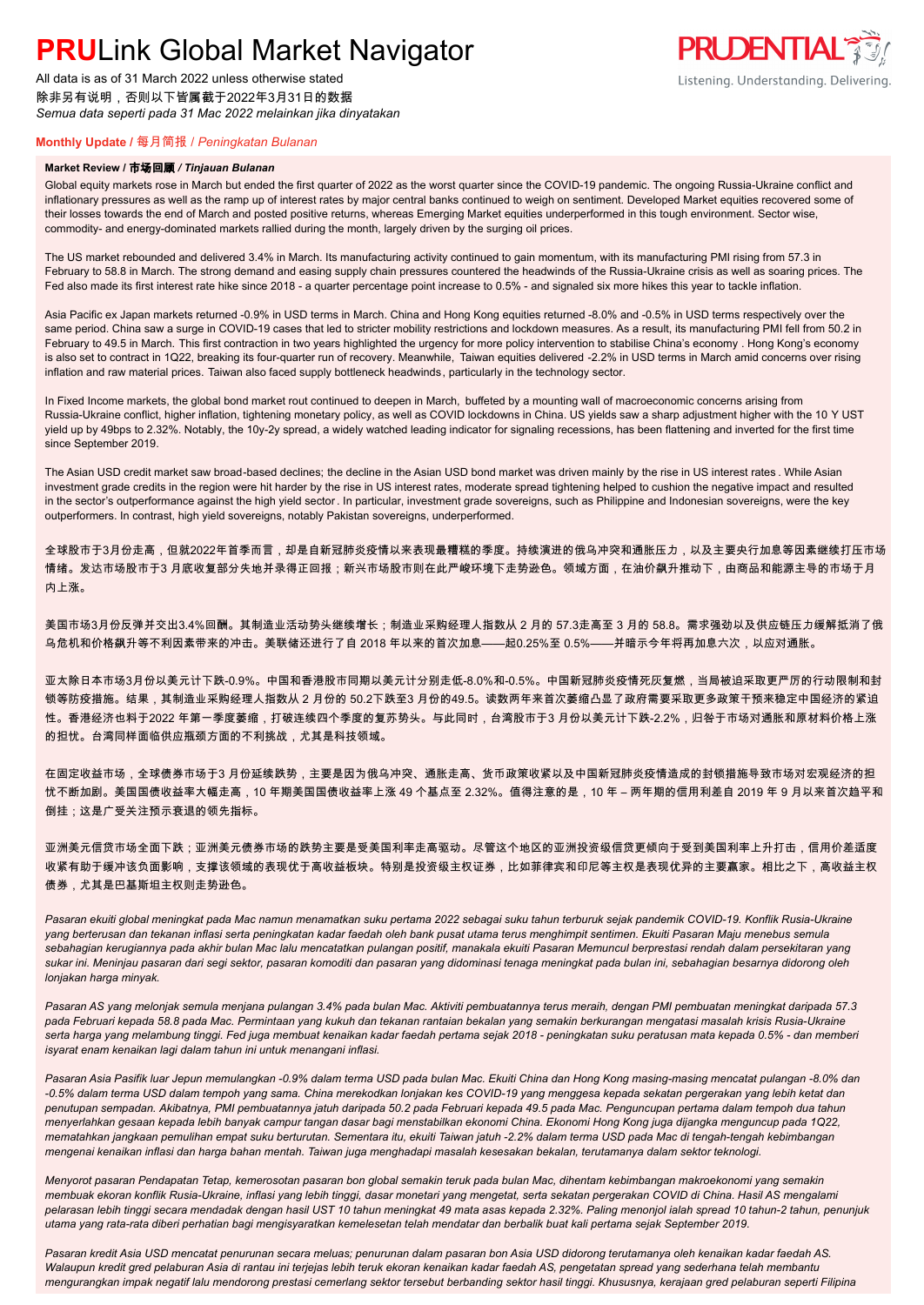

除非另有说明,否则以下皆属截于2022年3月31日的数据 *Semua data seperti pada 31 Mac 2022 melainkan jika dinyatakan*



*dan Indonesia mencatatkan prestasi terbaik. Sebaliknya, kerajaan hasil tinggi terutamanya Pakistan memberikan prestasi rendah.*

#### **Market Outlook /** 市场展望 */ Gambaran Bulanan*

As we progress into 2022, market volatility seems likely to persist in the near term. Going forward, we may see global growth slowing as consumption is crimped by the rising commodity prices. However, we do not expect global growth to fall off the cliff, as the waning impact of the Omicron variant, robust labour market and generally healthy corporate fundamentals should help cushion the impact of weaker purchasing power due to the rising inflationary pressures. China also remains a key risk to monitor as the country is facing the most severe lockdown since the initial wave of COVID-19 infection, though it has significant room to ease monetary and fiscal measures to stabilise growth.

In the fixed income market, investors seemingly continue to shun long dated bonds (10-year and beyond). While elevated inflationary pressures is likely to keep the Fed on a hawkish stance, we view that the likely rate hikes this year has been well priced in by the market, which may thus cap further disorderly rises in US interest rates from current level.

Control of the pandemic and vaccine roll-out are well underway in many markets, with border re-openings expected to boost global tourism and service-related sectors. There are also fears that corporate earnings have peaked, and that growth is slowing globally. This mixed picture suggests choppiness in the near-term and factor diversification in Equities is suggested.

Global share prices have been volatile with uncertainties around the conflict between Russia and Ukraine as well as rising concerns around stagflation given disruption in the oil and broader commodities supply chains. There has also been a reversal of factor behaviour in the market, with Value and Dividend Yield factors, for example, rebounding after enduring several years of underperformance. Though Asian equity valuations remain cheap relative to other regional markets, we remain cognisant of the impact of the US Federal Reserve's interest rate policy , along with tensions around US-China relations and commodity and goods inflation.

迈入 2022 年,市场料在短期内延续波动走势。展望未来,我们可能会看到全球增长放缓,归咎于商品价格上涨抑制消费。然而,我们预计全球增长不会跌入谷底,原 因是Omicron变异株的影响减弱、劳动力市场强劲以及企业基本面普遍健康,料有助于缓解购买力因通胀压力走高而减弱的冲击。中国仍是需要监控的主要风险,因为 该国正面临自初始COVID-19 感染以来最严重的封锁,尽管它还有很大的空间来放松货币和财政措施以稳定增长。

在固定收益市场,投资者看来仍然回避长期债券(10 年及以上)。通货膨胀压力居高不下或使美联储保持鹰派立场,但我们认为,市场已经充分消化今年可能升息的 因素,并料限制美国利率从当前水平无次序地进一步上升。

许多市场的大流行控制和疫苗推广工作正顺利进行,边境重新开放预计将提振全球旅游业和服务相关行业。另外投资者还担心企业盈利已经见顶,同时全球增长正放 缓。这种喜忧参半的情况显示,市场短期内料继续波动;因此建议多元化股票投资。

全球股价走势波动;俄罗斯和乌克兰之间的冲突存在不确定性,以及石油和更广泛大宗商品供应链中断加剧了市场对滞胀的担忧。市场的行为因素也出现了逆转,例 如价值和股息收益率因素在经历了数年的低迷走势后反弹。尽管亚洲股票估值相对于其他区域市场仍然低廉,我们依然关注美联储利率政策的影响,以及美中关系和 商品与物品通胀的紧张局势带来的影响。

*Sementelah kita menelusuri tahun 2022, volatiliti pasaran berkemungkinan akan berterusan dalam tempoh terdekat. Melangkah ke hadapan, kita mungkin melihat pertumbuhan global akan semakin perlahan kerana penggunaan disekat oleh kenaikan harga komoditi. Walau bagaimanapun, kami tidak menjangkakan pertumbuhan global akan tergelincir berikutan impak varian Omicron yang berkurangan, pasaran buruh yang teguh dan asas korporat yang sihat secara amnya akan membantu menampan kesan kuasa beli yang lebih lemah akibat tekanan inflasi yang semakin kuat. China juga kekal sebagai risiko utama untuk dipantau kerana negara tersebut mendepani sekatan paling teruk sejak gelombang awal jangkitan COVID-19, walaupun ia mempunyai ruang yang luas untuk mengorak langkah melonggarkan monetari dan fiskal bagi menstabilkan pertumbuhan.*

*Dalam pasaran pendapatan tetap, pelabur nampaknya terus menjauhi bon bertempoh panjang (10 tahun dan seterusnya). Walaupun tekanan inflasi yang tinggi berkemungkinan mengekalkan Fed dengan pendirian agresif, kami melihat bahawa kemungkinan kenaikan kadar tahun ini telah difaktorhargakan dengan baik oleh pasaran, yang mungkin membatasi kenaikan kadar faedah AS yang tidak teratur daripada paras semasa.*

*Kawalan ke atas wabak berserta pelancaran vaksin sedang giat dijalankan di banyak pasaran di samping pembukaan semula sempadan dijangka akan menggalakkan pelancongan global dan sektor berkaitan perkhidmatan. Terdapat juga kebimbangan bahawa pendapatan korporat telah memuncak, dan pertumbuhan memperlahan secara global. Gambaran bercampur-campur ini mencadangkan keadaan tidak menentu dalam jangka masa terdekat dan kepelbagaian faktor dalam Ekuiti dialu-alukan.*

*Harga saham global tidak menentu dengan ketakpastian melingkari konflik antara Rusia dan Ukraine serta kebimbangan tentang stagflasi yang semakin meningkat berikutan gangguan rantaian bekalan minyak dan komoditi yang lebih meluas. Terdapat juga pembalikan faktor tingkahlaku dalam pasaran, dengan faktor Nilai dan Hasil Dividen contohnya, melonjak semula selepas mencatat prestasi hambar selama beberapa tahun. Walaupun penilaian Asia kekal murah berbanding pasaran serantau yang lain, kami tetap menyedari impak dasar kadar faedah Fed AS, berserta ketegangan seputar hubungan AS-China dan inflasi komoditi serta barangan.*

#### **Fund Review & Strategy /** 基金表现评论与投资策略 */ Tinjauan dan Strategi Dana*

The Fund returned 0.89% for the month, outperforming the benchmark return of 0.16% by 0.73%. Year-to-date, the Fund returned -6.15%, underperforming the benchmark return of 0.46% by 6.61%.

The Fund's US equity exposure was a key contributor, especially as the US market had a broad-based rebound with most sectors in the positive territory. Our tactical positions in US Materials, Europe Oil & Gas, Gold Miners and Cybersecurities also added to performance. The Fund's key detractors included exposures to Asian High Yield, Global Aggregate Bonds and China Equities.

March was another challenging month for markets as the macro environment continue to face the challenging dynamic of weakening manufacturing growth and rising inflation, among other factors. In response, we primarily reduced Asia-Pacific ex-Japan and Europe Equities during the month.

We continue to manage exposure selectively from a sector perspective in US equities . Our tactical Asian bond allocation continues in the Fund . We are, however, cognizant that with China currently facing a dilemma with rising COVID-19 cases and draconian restrictions and lockdowns, any bigger easing, such as supplementary fiscal relief and larger-scale housing relaxations, will require approval from the Politburo, which will hold its next two meetings in late April and late July.

此基金月内的回酬是0.89%,基准为0.16%,所以跑赢基准0.73%。年度至今,基金录得-6.15%回酬,较提供0.46%回酬的基准逊色6.61%。